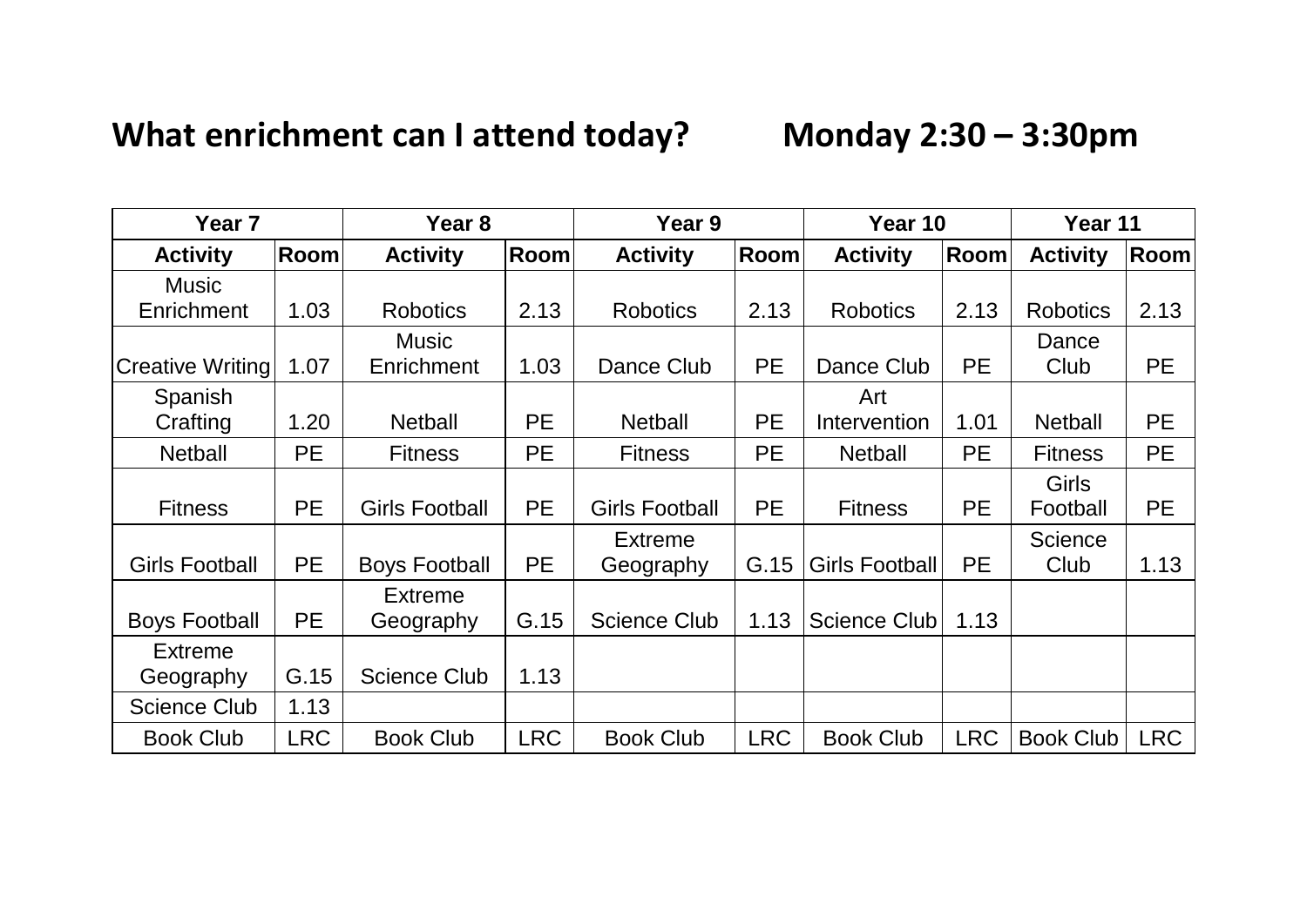| Year <sub>7</sub> |      | Year 8          |                 | Year 9          |                 | Year 10         |                 | Year 11         |                 |
|-------------------|------|-----------------|-----------------|-----------------|-----------------|-----------------|-----------------|-----------------|-----------------|
| <b>Activity</b>   | Room | <b>Activity</b> | ∣Rooml          | <b>Activity</b> | Room            | <b>Activity</b> | <b>Room</b>     | <b>Activity</b> | Room            |
| <b>Maths</b>      |      | Maths           |                 | Maths           |                 | <b>Maths</b>    |                 | <b>Maths</b>    |                 |
| Homework          | PE1  | Homework        | PE <sub>1</sub> | Homework        | PE <sub>1</sub> | Homework        | PF <sub>1</sub> | Homework        | PE <sup>1</sup> |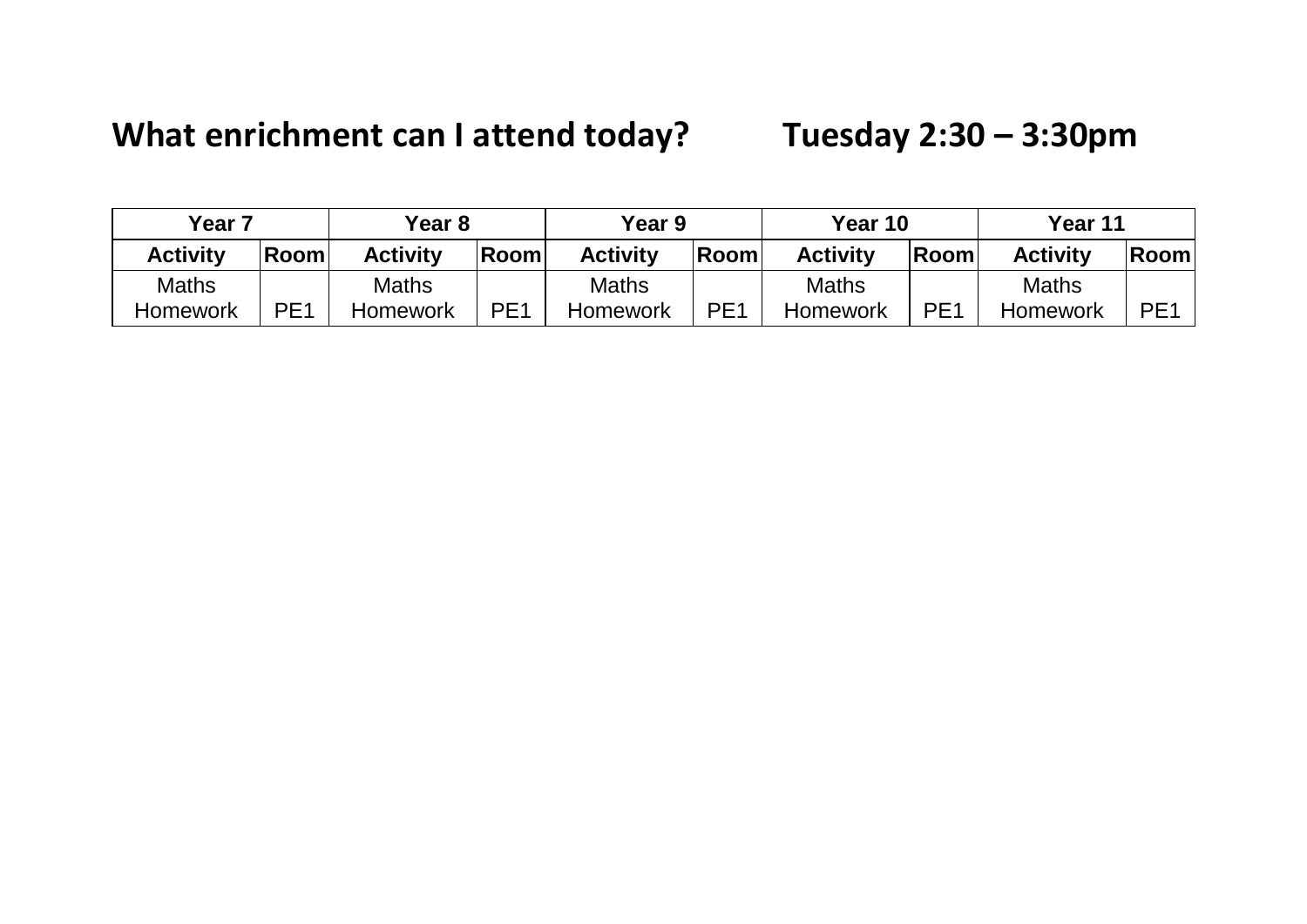| Year <sub>7</sub>       |            | Year <sub>8</sub>              |             | Year <sub>9</sub>          |            | Year 10                        |            | Year 11                                                       |            |
|-------------------------|------------|--------------------------------|-------------|----------------------------|------------|--------------------------------|------------|---------------------------------------------------------------|------------|
| <b>Activity</b>         | Room       | <b>Activity</b>                | <b>Room</b> | <b>Activity</b>            | Room       | <b>Activity</b>                | Room       | <b>Activity</b>                                               | Room       |
| Gaming<br>Club          | 2.14       | <b>Robotics</b>                | 2.13        | <b>Robotics</b>            | 2.13       | <b>Robotics</b>                | 2.13       | <b>Robotics</b>                                               | 2.13       |
| Dance Club              | <b>PE</b>  | Gaming<br>Club                 | 2.14        | <b>Music</b><br>Enrichment | 1.03       | <b>Music</b><br>Enrichment     | 1.03       | <b>Music Enrichment</b>                                       | 1.03       |
| <b>Art Club</b>         | 1.05       | Dance Club                     | <b>PE</b>   | <b>Boys</b><br>Football    | <b>PE</b>  | <b>GCSE</b><br><b>Textiles</b> | G.03       | <b>GCSE Textiles</b>                                          | G.03       |
|                         |            | <b>Art Club</b>                | 1.05        |                            |            | Art<br>Intervention            | 1.01       | <b>Boys Football</b>                                          | <b>PE</b>  |
|                         |            |                                |             |                            |            | English<br>Support             | G.07       | <b>English Intervention</b>                                   | G.07       |
|                         |            |                                |             |                            |            | <b>Boys</b><br>Football        | <b>PE</b>  | Geography and<br><b>History Intervention</b><br>(Invite Only) | G.13       |
|                         |            |                                |             |                            |            |                                |            | Geography<br>Enrichment                                       | G.14       |
| <b>Homework</b><br>Club | <b>LRC</b> | <b>Homework</b><br><b>Club</b> | LRC         | <b>Homework</b><br>Club    | <b>LRC</b> | <b>Homework</b><br>Club        | <b>LRC</b> | Homework Club                                                 | <b>LRC</b> |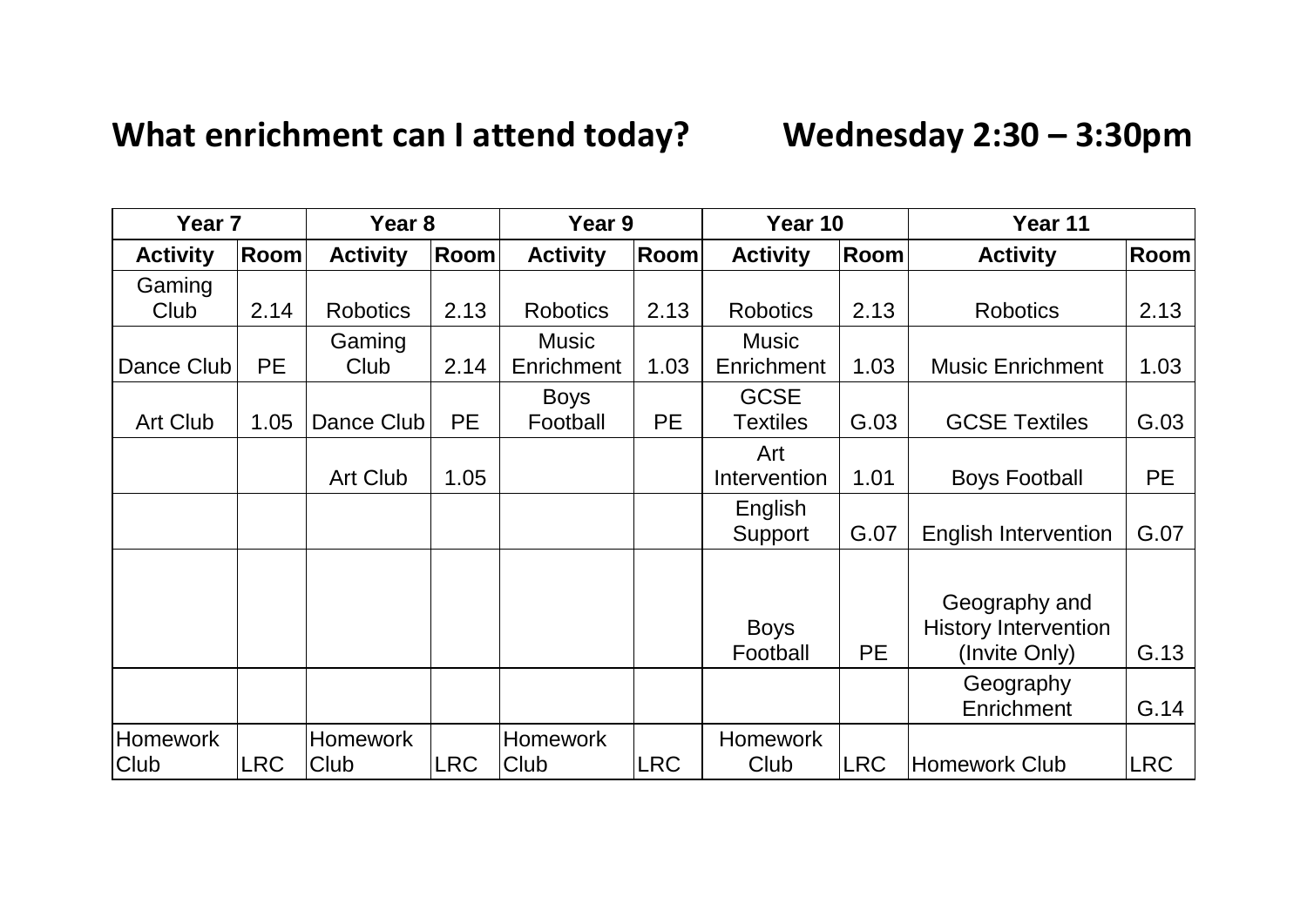| Year <sub>7</sub>   |      | Year <sub>8</sub>     |           | Year <sub>9</sub>     |           | Year 10               |            | Year 11               |             |
|---------------------|------|-----------------------|-----------|-----------------------|-----------|-----------------------|------------|-----------------------|-------------|
| <b>Activity</b>     | Room | <b>Activity</b>       | ∣Room∣    | <b>Activity</b>       | ∣Room ∣   | <b>Activity</b>       | ∣Room∣     | <b>Activity</b>       | <b>Room</b> |
| D&T Club            | G.03 | D&T Club              | G.03      | <b>Art Enrichment</b> | 1.01      | <b>GCSE Food</b>      | G.01       | <b>GCSE Food</b>      | G.01        |
| <b>Basketball</b>   | PE   | <b>Basketball</b>     | <b>PE</b> | <b>Basketball</b>     | <b>PE</b> | <b>Art Enrichment</b> | 1.01       | <b>Basketball</b>     | <b>PE</b>   |
| <b>Fitness</b>      | PE   | <b>Fitness</b>        | <b>PE</b> | <b>Fitness</b>        | <b>PE</b> | <b>Basketball</b>     | <b>PE</b>  | <b>Fitness</b>        | <b>PE</b>   |
|                     |      |                       |           |                       |           | <b>Fitness</b>        | PЕ         | Maths Intervention    | 2.06        |
|                     |      |                       |           |                       |           | iMedia                | 2.15       | <b>Art Enrichment</b> | 1.01        |
| Quizzes/Puzzles LRC |      | Quizzes/Puzzles   LRC |           | Quizzes/Puzzles       | LRC       | Quizzes/Puzzles       | <b>LRC</b> | Quizzes/Puzzles       | <b>LRC</b>  |